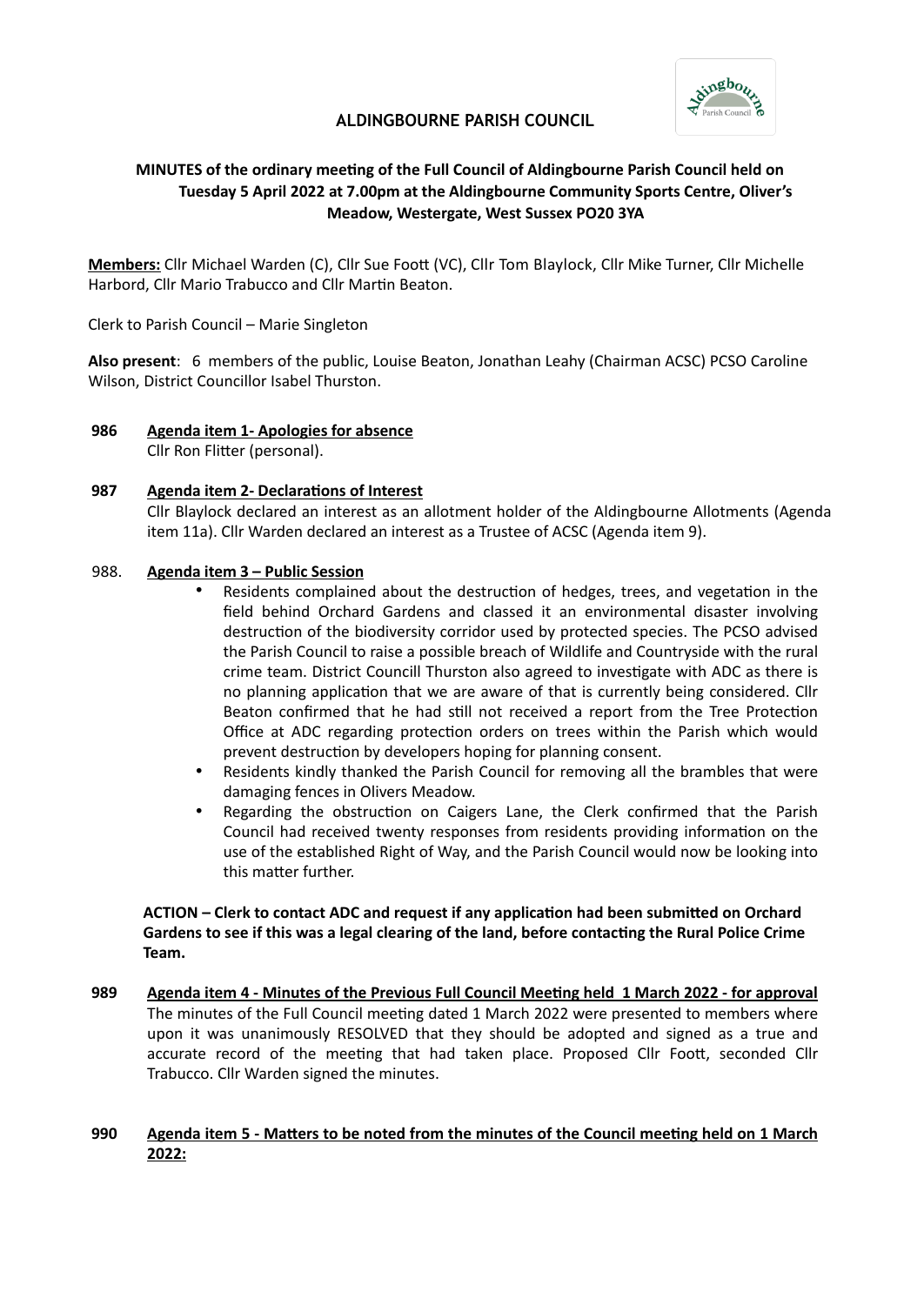The Clerk confirmed the outstanding action items were as follows, item 919, awaiting response from Mike Kennedy regarding maintenance of the Westergate Bus Shelter, item 926, updating of Financial Regulations, delayed because of issues with Barclays and arrangements with online banking, item 960 issue of speeding on Hook Lane, Councillors to provide Clerk with details, item 967 allotments, review of tenants to be completed before invoices could be sent. IT/Media Strategy brief, item 983 (f) still to be put together. Asset Register – item 983 (g) to be moved to a new format by the next Finance Meeting. All outstanding items have been moved to the next actions list to ensure they are not missed. All other items on the action check list had been fully resolved.

# **ACTION – Clerk to move any outstanding items to the next action list.**

- **991 Agenda item 6 To consider any Chairman's actions that cannot wait until the next meeting.** Nothing to report.
- **992 Agenda item 7 To note minutes of the planning meeting held 8 March 2022** The minutes of the meeting were noted.

## **993 Agenda item 8 - Aldingbourne Community Sports Centre**

Cllr Warden attended the meeting that the ACSC held on 31 March 2022 and reported on the following:-

- A meeting has still to be arranged between the Secretary of BRMRC, the Chairman of ACSC and the Parish Council.
- Work is required to reinstate the front fascia of the main building and it was agreed that as two grants had been obtained by the Chairman and the shortfall was minimal that the work be instructed to go ahead asap.
- Annual rent demands have been sent out, awaiting payment. An annual fee will be required from user groups for membership and use of the Social Club as is required with Licensing Laws.
- ACSC and SSWP are working together with Trustee Andrew McKellar to agree the planting area on the field and the Chairman had actioned obtaining the trees.
- Trustees were advised of both the user group drop-in session and the Annual Parish Assembly Meeting.
- Cllr Warden stated that a preliminary drawing for the refurbishment of the toilets had been received from the Architect and he would discuss it with ACSC Chairman to agree the way forward and to advise the Architect of any changes.

# **994 Agenda item 9 - County, District Councillor's, PCSO Reports:**

Cllr Thurston advised that she had met with the new CEO of ADC who was aware of the issues that Parish Councils were facing withing the area. Arun is now recruiting new planning staff and enforcement matters are now being followed up. Cllr Thurston will press the invitation sent by Arun Parish Councils to meet the new CEO. Concerns were expressed by the Parish Council about the lack of coherent road planning and attention to energy saving in new housing. Barnham and Eastergate PC had asked for updated traffic projections as road plans are not taking account of increasing housing figures, Cllr Thurston advised that she was in the process of trying to get all stakeholders together to discuss the concerns of the A29 and A27. Cllr Beaton advised Cllr Thurston of his continuing concerns on how ADC are dealing with all biodiversity and ecological issues on planning applications. Cllr Trabucco raised the issue with Cllr Thurston on energy consumption and how ADC were looking at a 10% reduction on their local plan which is currently on hold due to changes in leadership at ADC, and which needed reviewing in line with policies.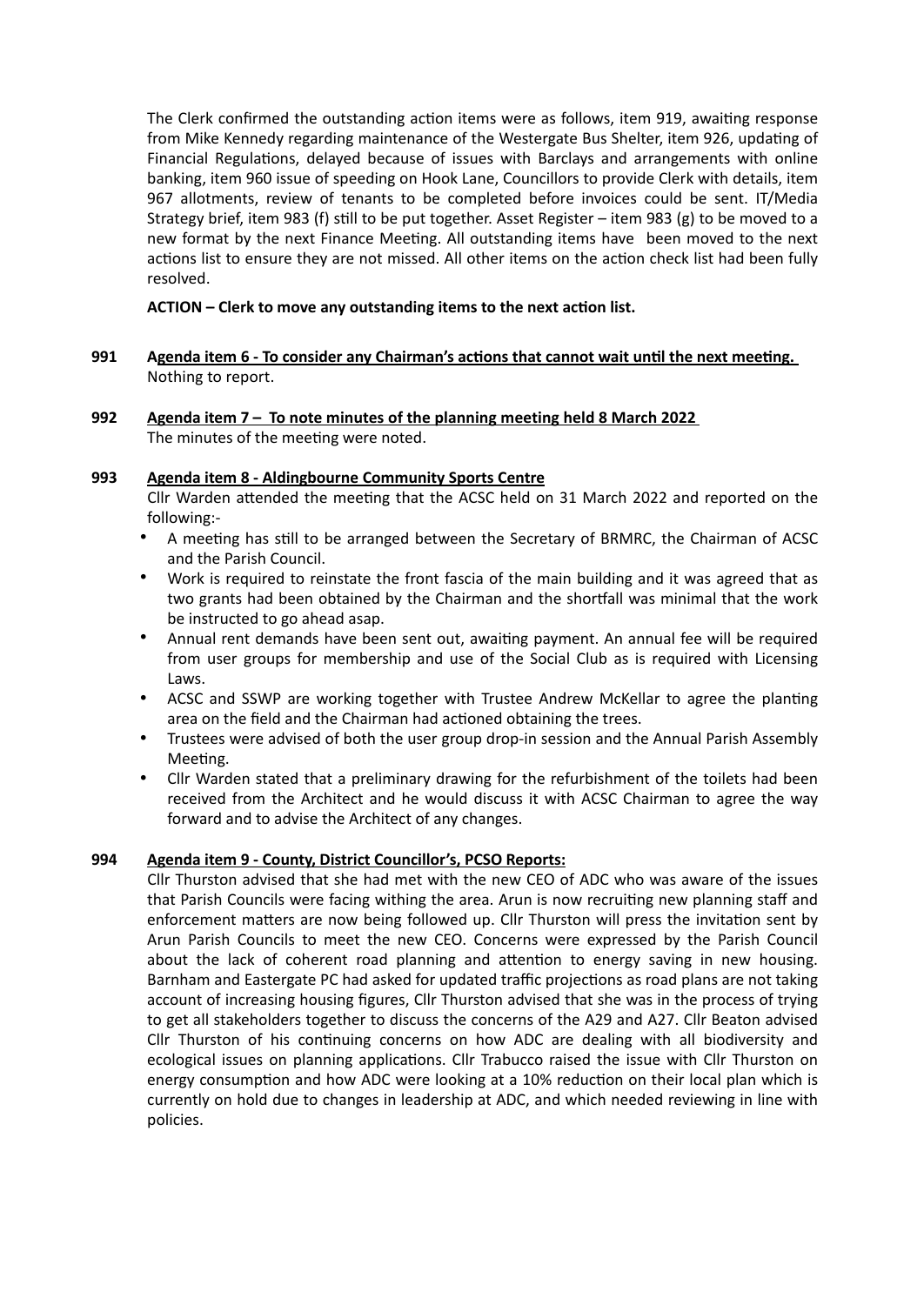PCSO Caroline Wilson reported that local crimes lately involved online scams against young people and thefts from gardens. Residents to let her know if groups are seen hanging around the area and thought likely to cause trouble so they continue to be a visible presence.

# **995 Agenda item 10 - To receive reports from the following Working Groups/Societies/Clubs**

- a) Allotments Fencing had been delayed due to difficulties in receiving supplies. Cllr Beaton confirmed the work could still go ahead in the next few weeks if the work were supervised to protect habitats.
- b) Footpaths Cllr Blaylock had emailed WSCC to advise that footpath 299 had been completed but left in a poor state following the drainage work. ADC will be starting work on footpath 300 and will inspect 299 at the same time.
- c) ADALC The new Chairman Michael Tu is still trying to arrange a meeting with the Chief Executive of ADC.
- d) APC/ACSC Development Working Party Cllr Warden circulated an updated report which was noted.
- e) SSWP (Street Scene Working Party) Meeting held 31.03.22 and report circulated. The Aldingbourne Trust had provided bluebell bulbs which had been planted at the Primary School, there was no charge for this, but it was proposed by Cllr Harbord that a donation be given of £250, seconded by Cllr Trabucco and all in agreement. Cllr Harbord to request an invoice from the Aldingbourne Trust so payment could be made. Artwork project – good progress was being made on the design and a meeting with the artists would take place on the 05.05.22 to have a look at the different options. The Co-ordinator would also be presenting at the Annual Parish Assembly Meeting on the 25 May 2022. Volunteers had joined the Working Party, the Street party at ACSC for the Queen's Platinum Jubilee will be held on 5th June, trees, and bulbs to be planted in Autumn. The parish litter pick organised by Cllr Harbord was successfully held on 2nd April 2022.

#### **996 Agenda item 11 – Correspondence/Consultations To note the receipt of the any correspondence**.

- Sussex Police Rural Crime Team monthly report circulated 09.03.22 noted.
- Community Action Day 30.06.22 from Seaford College circulated 28.02.22 Councillors to advise Clerk of any ideas that Seaford College would be able to undertake on the Community Action Day.
- NALC Chief Executive Bulletin circulated 28.03.22 noted.
- Draft West Sussex Transport Plan 2022-2036 Consultation Report circulated 28.03.22 noted .
- E-mail from Mr Ashwell regarding looking at the reduction of speed on Oving Road and requesting Parish Council support – circulated 28.03.22 – noted. To be discussed with Cllr Foott along with the ongoing issues with Hook Lane and the next steps to be taken.
- E-mail from Neal Stuart with Westergate Sports Field Drone Footage circulated 10.03.22 noted.
- E-mail from WSCC regarding Guidance from Ukraine Support circulated 10.03.22 noted.
- NALC General Briefing Paper on Ukraine circulated 29.03.22 noted.